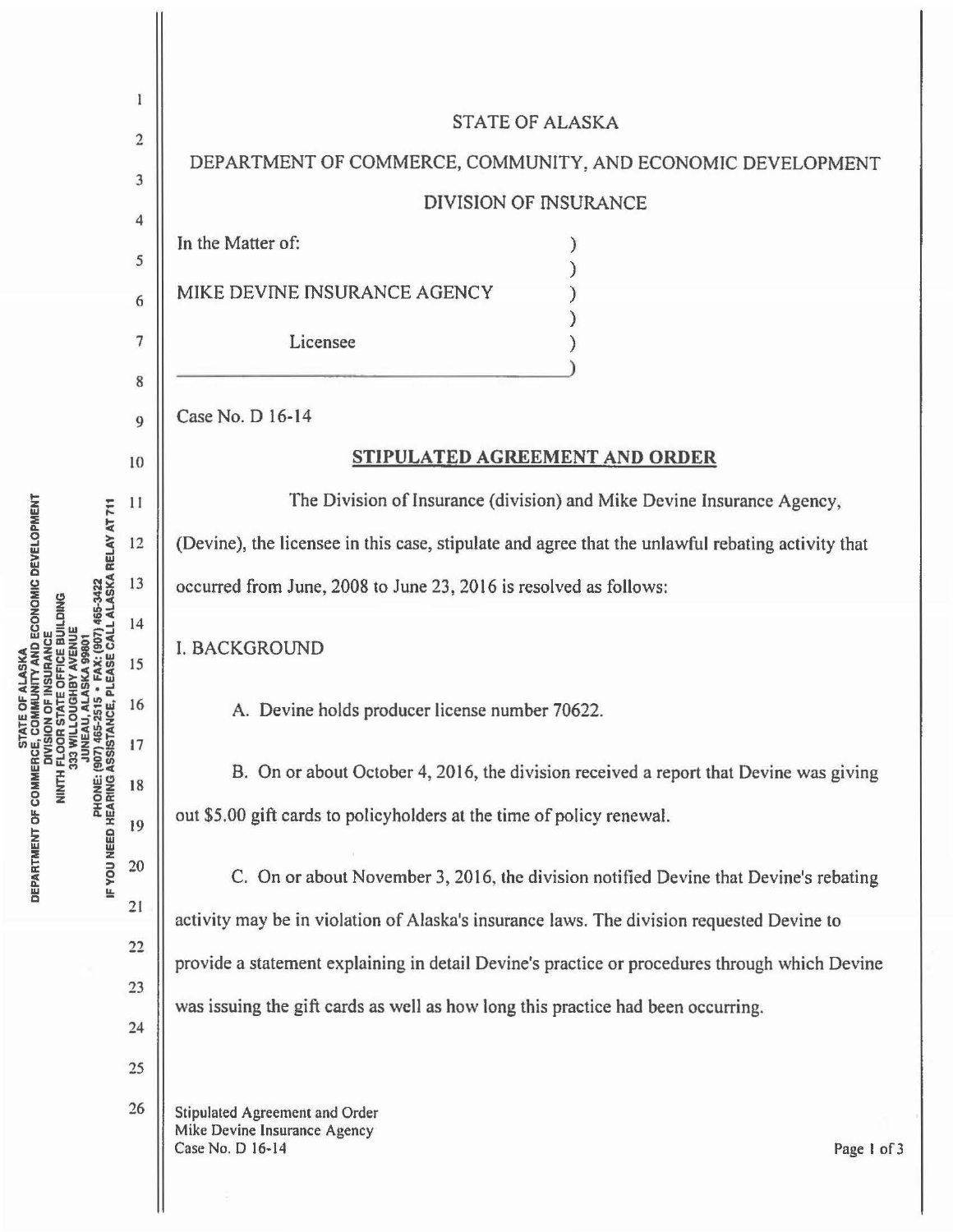2

 $\mathbf{1}$ 

3

4

5

6

7

8

9

10

 $11$ 

 $12$ 

13

14

15

16

 $17$ 

18

19

20

 $21$ 

22

23

24

25

26

D. On or about November 8, 2016, Devine responded to the division's inquiry indicating Devine, at a policyholder's first renewal, had been giving out coffee cards since June, 2008 as a "thank-you for your business" but Devine had discontinued this practice as of June 23, 2016. This practice of giving out coffee cards to policyholders constitutes unlawful rebating activity under AS 21 .36.120 and subjects Devine to civil penalties under AS 21.36.910.

## II. TERMS OF AGREEMENT

1. For the AS 21.36.120 violations, Devine waives its right to a hearing and agrees to pay a civil penalty under AS 21.36.910 in the amount of \$750.00 for the unlawful rebating activity that occurred between June, 2008 and June 23, 2016 with \$250.00 suspended. The unsuspended penalty of \$500.00 is payable at the time Devine has been notified that the director has signed the order approving this agreement.

2. In the event Devine violates Alaska insurance laws during the next two years, the suspended portion of the penalty referenced in paragraph one will be reinstated. Devine also will be subject to any and all sanctions authorized by the insurance laws including imposition of additional penalties.

3. By signing this agreement, Devine understands and agrees that any failure to comply with the conditions of this agreement will be grounds to revoke, suspend, or not renew Alaska credit insurance limited producer license number 70622.

4. Devine understands that this agreement is not binding on the parties unless and until

Stipulated Agreement and Order Mike Devine Insurance Agency Case No. D 16-14 Page 2 of 3